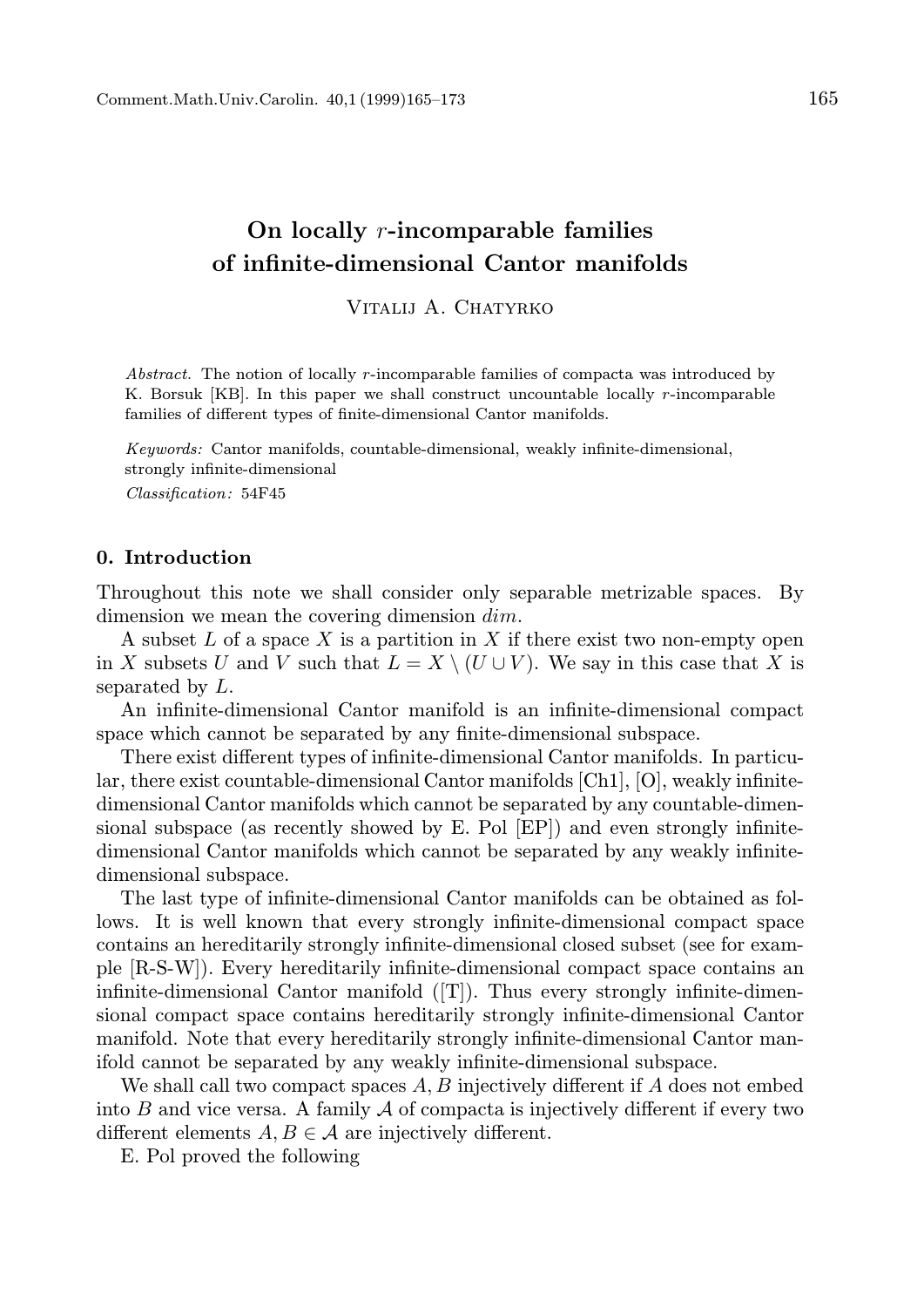**Theorem 0.1** ([EP]). There exists an injectively different family  $A \mid |A| = 2^{\aleph_0}$ ) of hereditarily infinite-dimensional Cantor manifolds.

Remark 0.1. The proof of Theorem 0.1 is based on the existence of hereditarily infinite-dimensional compact spaces. The existence of weakly infinite-dimensional hereditarily infinite-dimensional compact spaces is an open question ([RP1]). If we use in the proof of Theorem 0.1 an hereditarily strongly infinite-dimensional compactum (which exists) we shall obtain that the family  $A$  consists of hereditarily strongly infinite-dimensional Cantor manifolds.

Two compact spaces  $A, B$  are locally r-incomparable if any non-empty open subset of A does not embed into B and vice versa. A family  $A$  of compacta is locally r-incomparable if every two different elements  $A, B \in \mathcal{A}$  are locally r-incomparable.

This notion was introduced by K. Borsuk. It is well known that for every  $n = 1, 2, \ldots$  there exists an uncountable locally r-incomparable family of ndimensional AR-compacta (see for example [KB]). Recently this fact was used in order to define a fractional dimension function satisfying Menger's axioms in the class of finite-dimensional locally compact spaces ([T-H]).

It is clear that every locally r-incomparable family of compacta is injectively different.

In this paper we shall construct uncountable locally r-incomparable families of named above types of infinite-dimensional Cantor manifolds.

# 1. Terminology and notation

The necessary information about notions and notations we use can be found in  $[A-P]$  and  $[E]$ .

A space X is countable-dimensional (shortly c.d.) if X can be represented as a countable union of 0-dimensional subspaces.

A Cantor  $trInd$ -manifold of class  $\alpha$ ,  $\alpha < \omega_1$ , is a compact space which cannot be separated by any partition L with  $trIndL < \alpha$ .

It is known that for every  $\alpha < \omega_1$  there exists a c.d. Cantor  $trInd$ -manifold of class  $\alpha$  ([Ch1], see also part 2).

A space X is A-weakly infinite-dimensional (shortly A-w.i.d.) if for each infinite sequence  $(A_1, B_1), (A_2, B_2), \ldots$  of pairs of disjoint closed subsets of X there exist partitions  $L_i$  between  $A_i$  and  $B_i$  in X such that  $\bigcap_{i=1}^{\infty} L_i = \emptyset$ .

A space X is hereditarily A-w.i.d. if every subspace of X is A-w.i.d.

A space X is A-strongly infinite-dimensional (shortly A-s.i.d.) if it is not Aw.i.d.

Remind that each c.d. space is A-w.i.d. Moreover, a space which is the union of countably many c.d. (A-w.i.d.) subspaces is c.d. (A-w.i.d.).

If a space  $X$  is compact then one say that  $X$  is weakly infinite-dimensional (shortly w.i.d.) or strongly infinite-dimensional (shortly s.i.d.) respectively.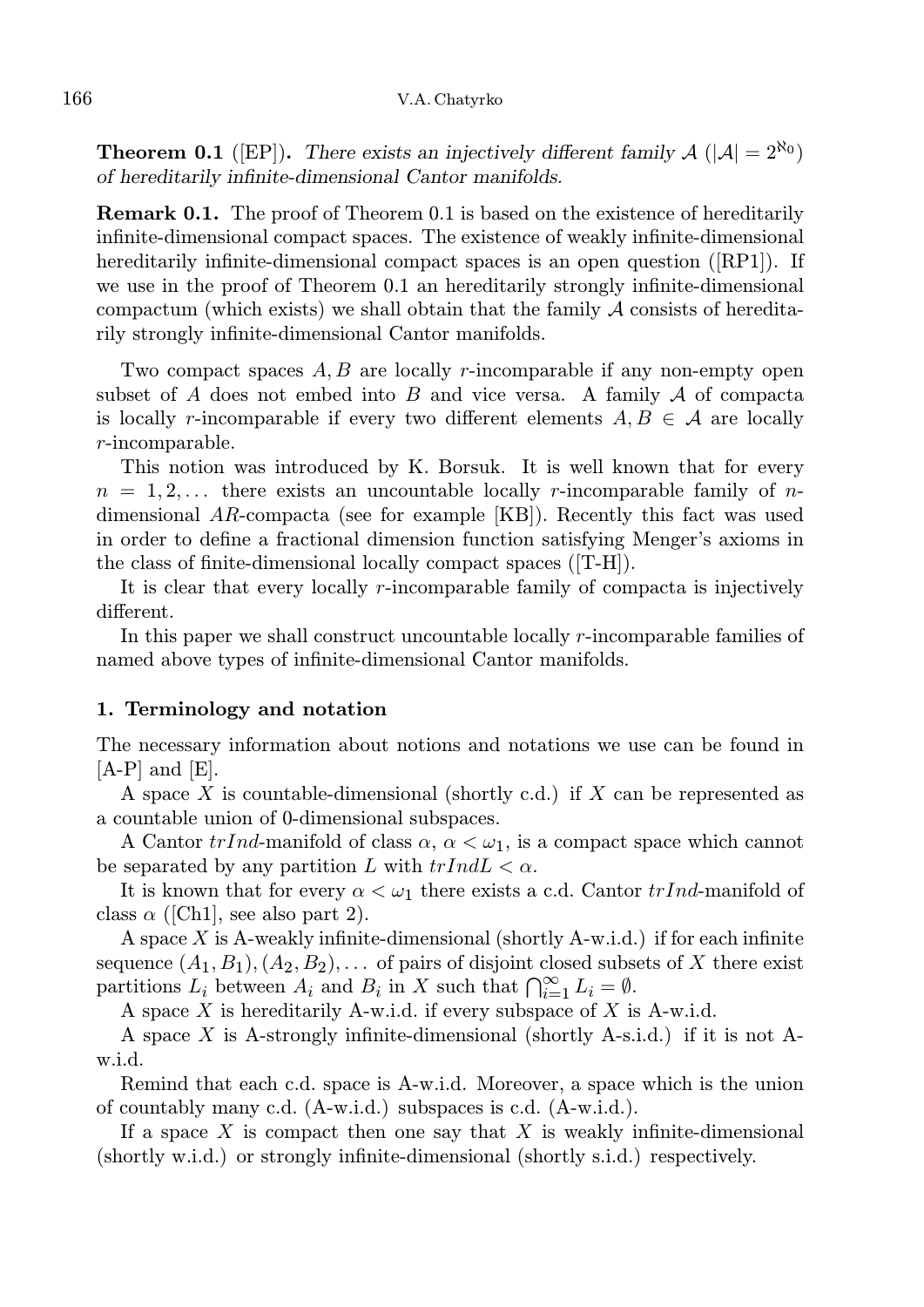It is known that there exists a w.i.d. compact space  $P$  which cannot be separated by any hereditarily A-w.i.d. subspace ([EP]). Note that P cannot be separated by any countable-dimensional subspace. In particular  $P$  is not c.d. Remind that the first example of a w.i.d. compactum which is not c.d. was given by R. Pol [RP2].

A compact space  $X$  is hereditarily infinite-dimensional, shortly h.i.d. (hereditarily strongly infinite-dimensional, shortly h.s.i.d.), if each nonempty closed subset of  $X$  is either 0-dimensional or infinite-dimensional (strongly infinitedimensional).

The first example of h.i.d. compactum was given by D. Henderson [H1].

In [H2] D. Henderson has constructed a c.d. AR-compactum  $H^{\alpha}$  with  $trIndH^{\alpha} = \alpha$  for every  $\alpha < \omega_1$ . Remind this construction.

Let  $H^I = I = [0, 1], p_1 = \{0\}$ . Assume that for every  $\beta < \alpha$  the compacta  $H^{\beta}$ and the points  $p_{\beta} \in H^{\beta}$  have already been defined. If  $\alpha = \beta + 1$ , then we set  $H^{\beta+1} = H^{\beta} \times I$  and  $p_{\beta+1} = (p_{\beta}, 0)$ . If  $\alpha$  is a limit ordinal, then  $K_{\beta}$  is the union of the  $H^{\beta}$  and a half-open arc  $A_{\beta}$  such that  $A_{\beta} \cap H^{\beta} = \{p_{\beta}\}\ = \{$ endpoint of the arc  $A_{\beta}$ ,  $\beta < \alpha$ . Let us define  $H^{\alpha}$  as the one-point compactification of the free sum  $\bigoplus_{\beta<\alpha} K_{\beta}$  and let  $p_{\alpha}$  be the compactification point.

It is well known that every ordinal  $\alpha$  may be represented in the form  $\alpha =$  $p(\alpha) + n(\alpha)$ , where  $p(\alpha)$  is a limit ordinal and  $n(\alpha) < \omega$ .

Note that the compactum  $H^{\alpha}$ , where  $n(\alpha) \geq 1, \alpha < \omega_1$ , cannot be separated by a point.

A dimension function d is monotone if for any space X and any subset  $A \subset X$ closed in X,  $dA \leq dX$ .

# 2. Variation of Fedorchuk's construction

Let R be the real line,  $Q \subset R$  be the rational numbers,  $Irr \subset R$  be the irrational numbers and  $I = [0, 1]$ . The notation  $Z \simeq Y$  will mean that spaces Z and Y are homeomorphic.

We shall follow [Ch2] as a variation of [F1], [F2]. Remind some definitions.

A continuous mapping  $f : X \to Y$  is called fully closed if for any point  $y \in Y$ and any finite covering  $\{U_i : i = 1, 2, ..., s\}$  of  $f^{-1}y$  by sets open in X, the set  $\{y\} \cup (\bigcup_{i=1}^s f^{\#}U_i)$  is open in Y. Here  $f^{\#}U = Y \setminus f(X \setminus U)$ .

A continuous mapping  $f : X \to Y$  is called ring-like if for any point  $x \in X$ and arbitrary neighbourhoods  $Ox$  and  $Ofx$ , the set  $f#Ox$  contains a partition between the point  $fx$  and the set  $Y \setminus Ofx$  in the space Y.

A continuous mapping  $f : X \to Y$  is called monotone if for any point  $y \in Y$ the set  $f^{-1}y$  is connected.

A continuous mapping  $f : X \to Y$  is called irreducible if for any non-empty open subset  $O \subset X$  we have  $f^{\#}O \neq \emptyset$ .

Consider a continuum  $Y$  with a countable everywhere dense subset  $P = \{a_1, a_2, a_3, ...\} \subset Y$  and fix an embedding  $Y \subset I^{\infty}$ . Define a mapping  $f:(0,1] \to I^{\infty}$  as follows. Namely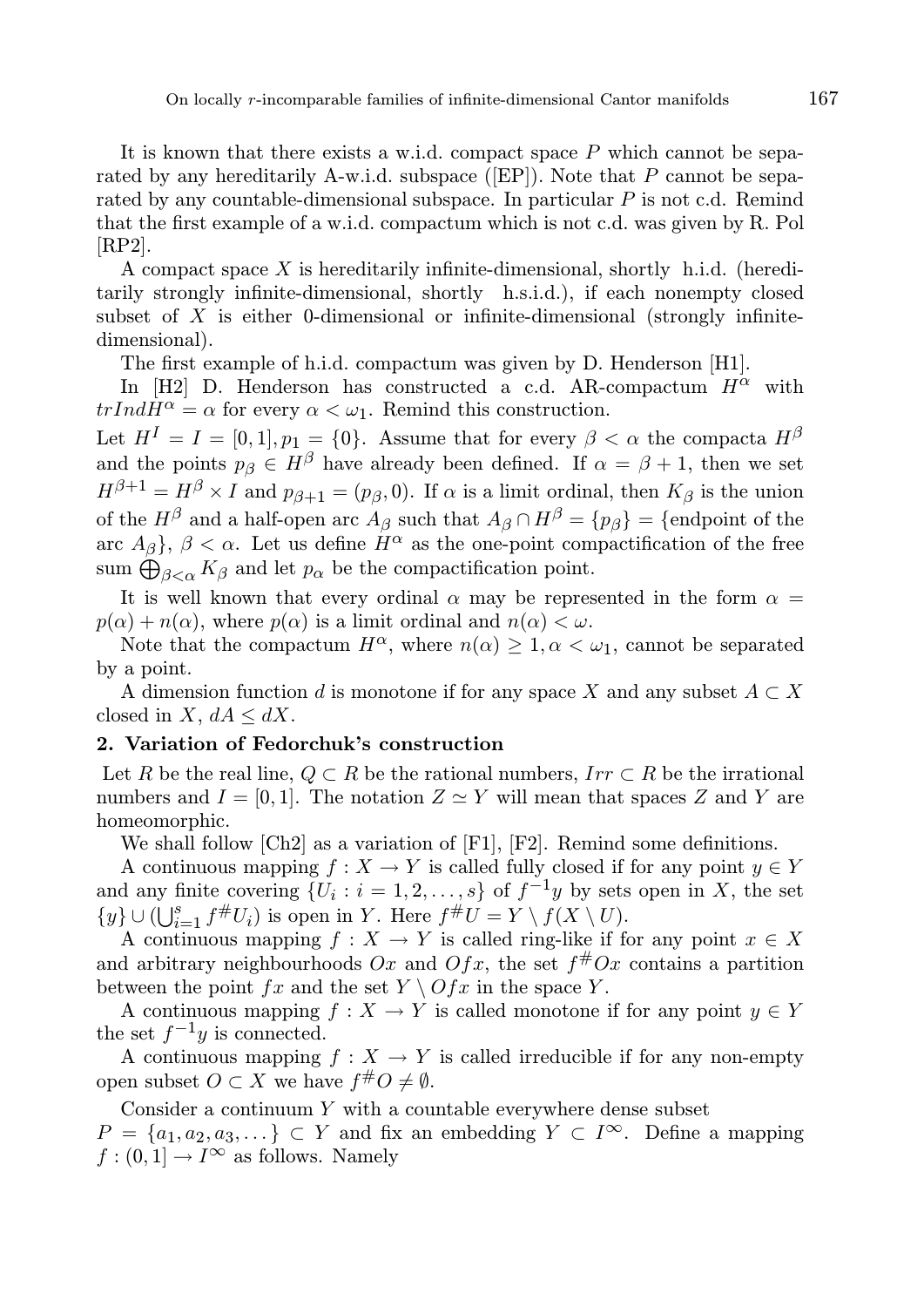$f|_{[1/(i+1),1/i]}: [1/(i+1),1/i] \to I^{\infty}$  is a path between

the points  $a_{i+1}$  and  $a_i$  in  $1/i$ -neighborhood of  $Y, i = 1, 2, \ldots$ .

The mapping f satisfies the following conditions:

(a) for every open neighborhood O of the continuum Y in  $I^{\infty}$  there exists a natural number n such that  $f(0, 1/n] \subset O;$ 

(b) for every non-empty open subset  $U \subset Y$  and every natural number n there exists a number  $m \geq n$  such that  $f(1/m) \in U$ .

# 2.a Particular case

Define a mapping  $g: [-1,1] \setminus \{0\} \to I^{\infty}$  by  $g(x) = f(|x|)$  and mappings

$$
g_t: [-1+t, 1+t] \setminus \{t\} \to I^{\infty}
$$
 by  $g_t(x) = g(x-t)$ , where  $t \in R$ .

Consider the disjoint union  $B = \bigcup \{ Y_t : t \in R \}$ , where  $Y_t$  is a point, if  $t \in R \setminus Q$ , and  $Y_t \simeq Y$  if  $t \in Q$ .

Let  $p_t: Y \to Y_t$  be the homeomorphism above, where  $t \in Q$ .

Define the mapping  $\pi : B \to R$  as follows,  $\pi(y) = t$ , if  $y \in Y_t$ .

Let  $\{V_n\}_{n=1}^{\infty}$  be a base in R, and  $\{U_k\}_{k=1}^{\infty}$  be a base in  $I^{\infty}$ .

The topology  $\tau$  on the set B we define as follows.

We take all sets  $\pi^{-1}V_n$ ,  $n = 1, 2, ...,$  and  $O(U_k, t, V_n) = p_t(U_k \cap Y) \cup \pi^{-1}(g_t^{-1}U_k \cap Y)$  $V_n$ , where  $t \in Q \cap V_n$  and  $m, n = 1, 2, \ldots$ , as the basis sets of the topology on B.

Note that in the case the mapping  $\pi$  is fully closed, ring-like, irreducible and monotone.

Denote the subspace  $\pi^{-1}[0,1]$  of B via  $F(Y)$ . Some properties of  $F(Y)$ .

(a) FY is a continuum which is the disjoint union of continua  $Y_t, t \in [0, 1]$ .

(b)  $F(Y) \setminus \bigcup \{Y_t : t \in Q\} \simeq Irr \cap I$ .

(c) every non-empty open subset of  $F(Y)$  contains a copy of Y.

(d) every subcontinuum of  $F(Y)$  either embeds in Y or is equal to  $\pi^{-1}[a, b]$ , where  $0 \leq a < b \leq 1$ .

(e)  $F(Y)$  is c.d. (w.i.d., h.s.i.d.) if Y is c.d. (w.i.d., h.s.i.d.).

Example of c.d. Cantor  $trInd$ -manifold of class  $(\alpha + 1), \alpha < \omega_1$ .

Consider the path-connected compactum  $Z = F(H^{\alpha}) \times I/F(H^{\alpha}) \times \{0\}.$ 

Denote the compactum  $Z^2$  via  $A(H^{\alpha})$ . It is clear that  $A(H^{\alpha})$  is c.d. and every non-empty open subset of Z contains  $H^{\alpha+1}$ . One can prove (see [Ch1]) that for every partition L in  $A(H^{\alpha})$  we have  $trIndL \geq \alpha+1$ . Hence the continuum  $A(H^{\alpha})$ is a Cantor  $trInd$ -manifold of class  $(\alpha + 1)$ .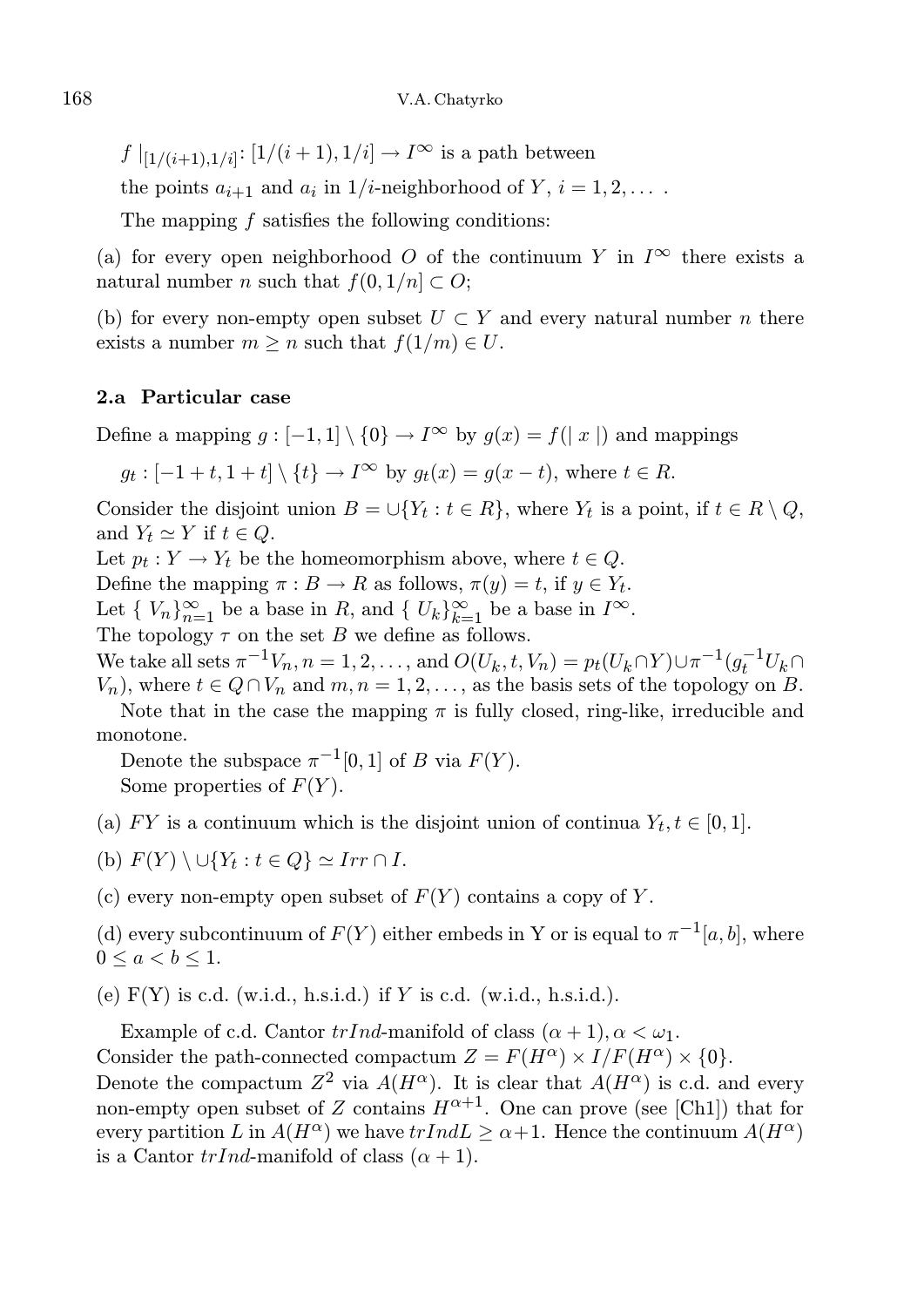### 2.b General case

Consider a continuum X and a countable subset L of X. Fix a point  $x \in L$  and a sequence  $\{L_i^x\}_{i=1}^{\infty}$  of partitions in X such that

(a)  $L_i^x = X \setminus (U_i^x \cup V_i^x)$ , where  $U_i^x$ ,  $V_i^x$  are disjoint non-empty open subsets of the continuum X and  $x \in U_i^x$  for every *i*;

(b)  $U_i^x \cup L_i^x \subset U_{i-1}^x, i = 2, 3, \dots;$ 

(c)  $\{U_i^x\}_{i=1}^{\infty}$  is a base in the point x.

Note that all partitions  $L_i^x$ ,  $i = 1, 2, \ldots$  are non-empty. Define a mapping  $h_x : V_1^x \cup \bigcup_{i=1}^{\infty} L_i^x \to (0, 1]$  as follows

(a)  $h_x(X \setminus U_1^x) = 1;$ 

(b) 
$$
h_x(L_i^x) = 1/i, i = 2, 3, ...
$$

By  $q_x : X \setminus \{x\} \to (0, 1]$  we denote an extension of  $h_x$  on  $X \setminus \{x\}$  such that  $q_x((U_i^x \cup L_i^x) \setminus U_{i+1}^x) \subset [1/(i+1), 1/i], i = 1, 2, \ldots$ 

Put  $g_x = f \circ q_x$ . The mapping  $g_x$  satisfies the following conditions:

(a) for every open neighborhood O of the continuum Y in  $I^{\infty}$  there exists a natural number *n* such that  $g_x U_n^x \subset O;$ 

(b) for every non-empty open subset  $U \subset Y$  and every natural number n there exists a number  $m \ge n$  such that  $g_x(L_m^x) \subset U$ .

Consider the disjoint union  $B(X, Y, L) = \bigcup \{Y_x : x \in X\}$ , where  $Y_x$  is a point if  $x \in X \setminus L$  and  $Y_x \simeq Y$  if  $x \in L$ .

Let  $p_x : Y \to Y_x$  be the homeomorphism above, where  $x \in L$ .

Define the mapping  $\pi : B(X, Y, L) \to X$  by  $\pi(y) = x$  if  $y \in Y_x$ .

Let  $\{V_n\}_{n=1}^{\infty}$  be a base in X, and  $\{U_k\}_{k=1}^{\infty}$  be a base in  $I^{\infty}$ .

We define the topology  $\tau$  on the set  $B(X, Y, L)$  as follows.

We take all sets  $\pi^{-1}V_n$ ,  $n = 1, 2, \ldots$ , and  $O(U_k, x, V_n) = p_x(U_k \cap Y) \cup \pi^{-1}(g_x^{-1}U_k \cap Y)$  $V_n$ ), where  $x \in L \cap V_n$  and  $m, n = 1, 2, \ldots$ , as the basis sets of the topology on  $B(X, Y, L)$ .

Note that in this case the mapping  $\pi$  is fully closed, ring-like, irreducible and monotone.

Note some properties of  $B(X, Y, L)$ .

**Proposition 2.1.** (a)  $B(X, Y, L)$  is a continuum which is the disjoint union of continua  $Y_x, x \in X$ .

(b)  $B(X, Y, L) \setminus \bigcup \{Y_x : x \in L\} \simeq X \setminus L$ .

(c) Every non-empty open subset of  $B(X, Y, L)$  contains a copy of Y if L is an everywhere dense subset of X.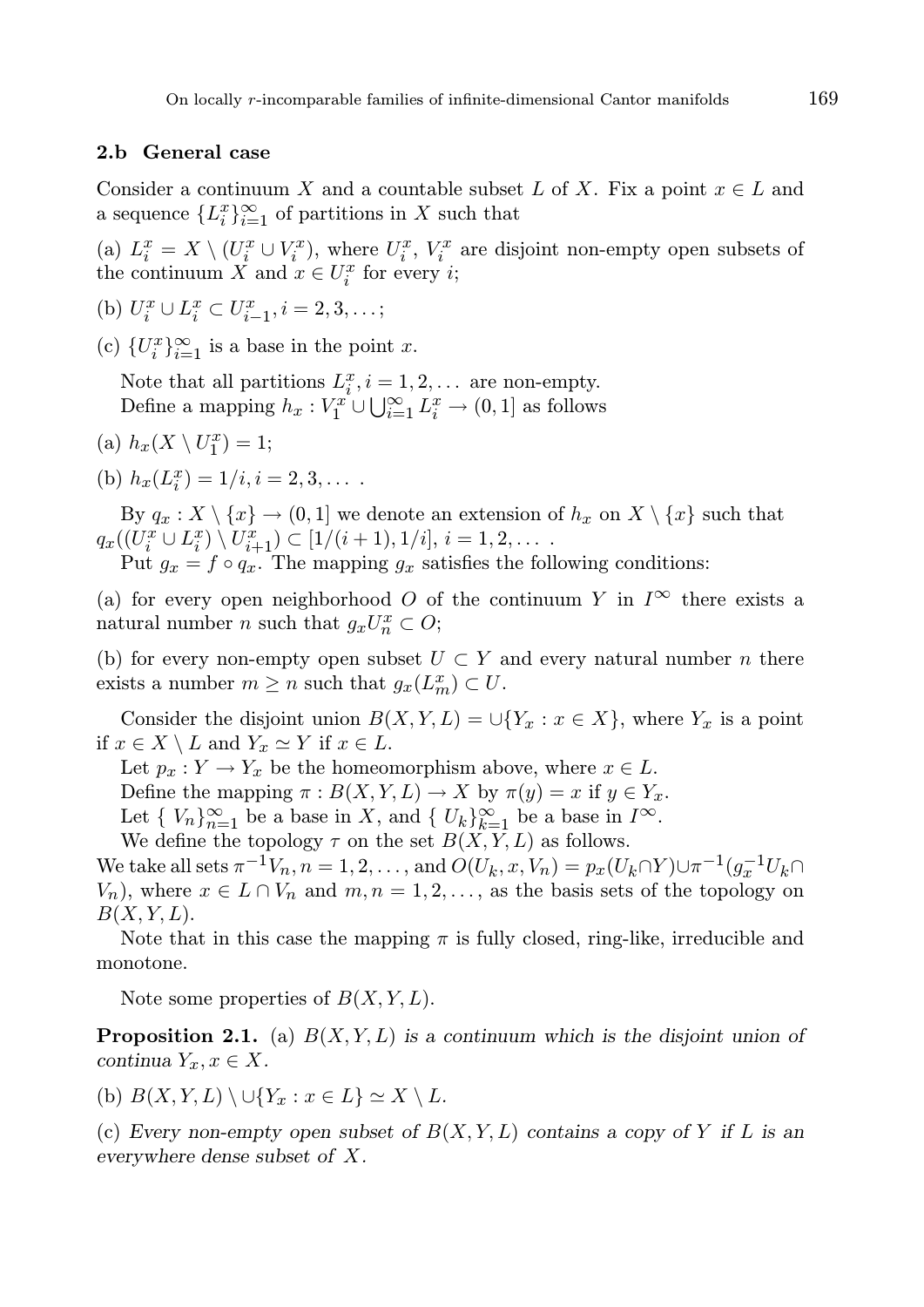(d) Every subcontinuum C of  $B(X, Y, L)$  either embeds in Y or is equal to  $\pi^{-1}\pi C = B(\pi C, Y, L \cap \pi C)$ . Moreover in the last case either C lies in  $X \setminus L$ if  $L \cap \pi C = \emptyset$  or C contains a copy of Y if  $L \cap \pi C \neq \emptyset$ .

(e)  $B(X, Y, L)$  is c.d. (w.i.d., h.s.i.d.) if  $X, Y$  are c.d. (w.i.d., h.s.i.d.).

(f) Let C be a partition in  $B(X, Y, L)$ . Then there exists a partition  $C_1$  in X such that for each subspace Z of  $C_1$  the subspace  $Z \setminus L$  embeds into C. In particular, if X is an infinite-dimensional Cantor manifold then  $B(X, Y, L)$  is the same.

PROOF: (a)–(d) follow from the construction and the properties of  $\pi$ .

(e) We shall prove only that the continuum  $B(X, Y, L)$  is w.i.d. if the continua X, Y are w.i.d. Consider a countable family  $\{(A_j^i, B_j^i) : i = 0, 1, \ldots; j = 1, 2, \ldots\}$ of pairs of disjoint closed subsets of  $B(X, Y, L)$ . Let  $L = \{l_1, l_2, \dots\}$ . For every  $i = 1, 2, \ldots$  there exist partitions  $L_j^i$  between  $A_j^i$  and  $B_j^i$  in  $B(X, Y, L)$  such that  $(\bigcap_{j=1}^{\infty} L_j^i) \cap Y_{l_i} = \emptyset$ . Denote the compactum  $\bigcap_{i=1}^{\infty} (\bigcap_{j=1}^{\infty} L_j^i)$  via A. Note that  $A \subset$  $B(X, Y, L) \setminus \cup \{Y_x : t \in L\} \simeq X \setminus L$  and hence A is w.i.d. There exist partitions  $L_j^0$ between  $A_j^0$  and  $B_j^0$  in  $B(X, Y, L)$  such that  $(\bigcap_{j=1}^{\infty} L_j^0) \cap A = \bigcap_{i=0}^{\infty} (\bigcap_{j=1}^{\infty} L_j^i) = \emptyset$ . Hence the compactum  $B(X, Y, L)$  is w.i.d.

(f) Let  $C = B(X, Y, L) \setminus (U \cup V)$  where U, V are disjoint non-empty open subsets of  $B(X, Y, L)$ . Note that the subsets  $\pi^{\#}U, \pi^{\#}V$  of X are disjoint non-empty open and the subset  $C_1 = X \setminus (\pi^{\#} U \cup \pi^{\#} V)$  is a partition in X. It is clear that for each subspace Z of  $C_1$  the subspace  $Z \setminus L$  embeds into C. Suppose that X is an infinite-dimensional Cantor manifold and the partition C is finite-dimensional. Therefore the subspace  $C_1 \setminus L$  is finite-dimensional and hence the partition  $C_1$  is finite-dimensional too. It is a contradiction.  $\Box$ 

**Proposition 2.2.** Let L be an everywhere dense subset of X and  $Y_1, Y_2$  be injectively different continua, which do not embed into X. Then continua  $B(X, Y_1, L)$ ,  $B(X, Y_2, L)$  are locally r-incomparable.

PROOF: Let U be an open non-empty subset of  $B(X, Y_1, L)$ . Suppose that g:  $U \to B(X, Y_2, L)$  is an embedding. By Proposition 2.1 (c) U contains a copy of  $Y_1$ . By Proposition 2.1 (d) the image  $g(Y_1)$  of the copy of  $Y_1$  either embeds into  $Y_2$  (it is a contradiction) or is equal to  $\pi^{-1} \pi g(Y_1)$ . In the last case  $g(Y_1)$  either lies in  $X \setminus L \subset X$  or contains a copy of  $Y_2$ . It is a contradiction too.

# 3. On E. Pol's proposition

The following statement in fact was proved in [EP].

**Proposition 3.1.** Let  $A, B$  be two c.d. continua which cannot be separated by a point and which are injectively different. Then there exists an injectively different family  $\{L_a : a \in \{0,1\}^\infty\}$  of c.d continua such that for every  $a \in \{0,1\}^\infty$ ,  $L_a$ contains copies of A and B.

We repeat here the description from [EP].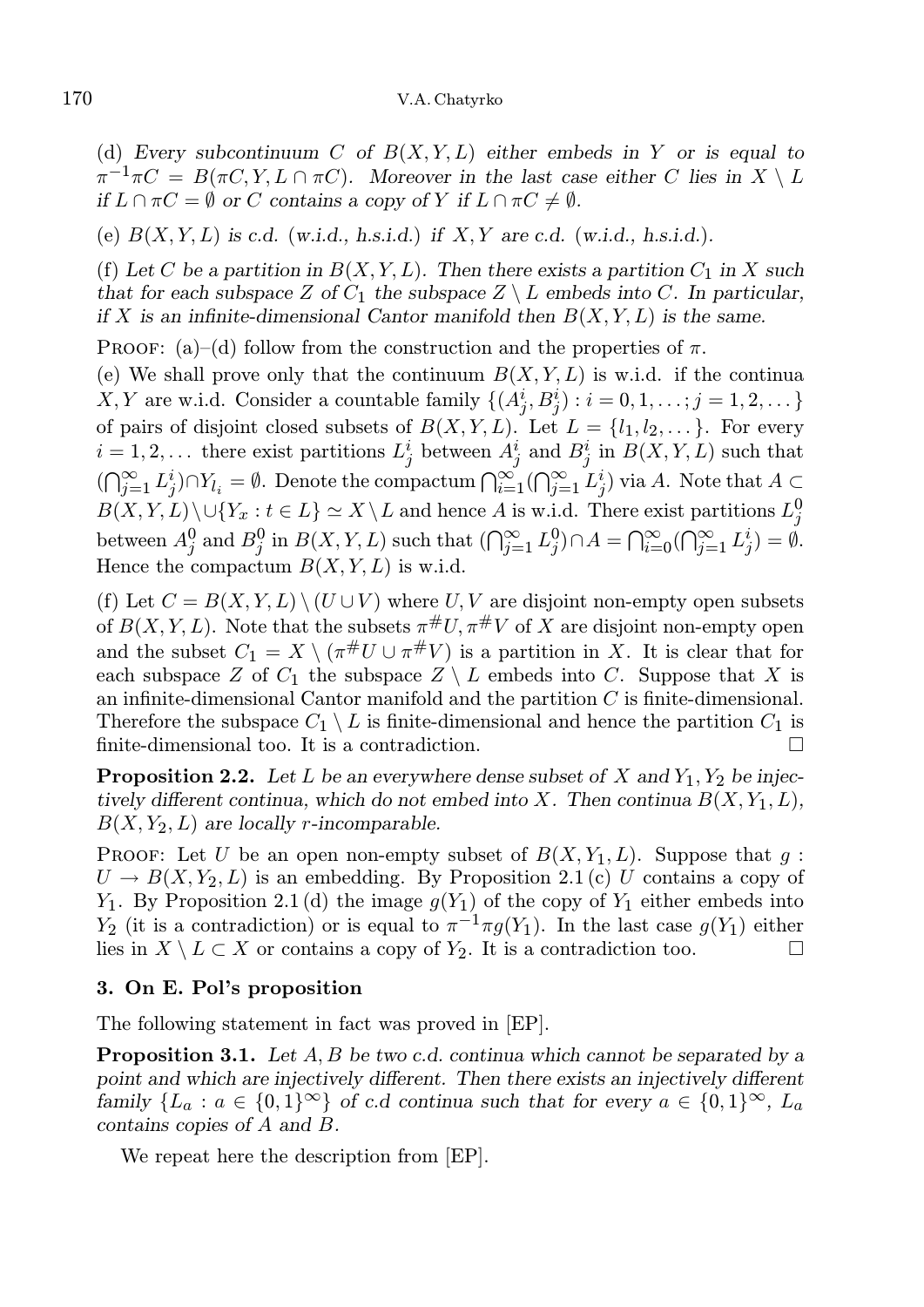Choose two pairs of different points  $a_1, a_2 \in A$  and  $b_1, b_2 \in B$ . Let  $X_1, X_2, \ldots$ be a sequence of spaces such that  $X_i$  is a copy of A or B and  $x_j^i = a_j$  if  $X_i = A$ and  $x_j^i = b_j$  if  $X_i = B$ , for  $j = 1, 2$ . Consider the equivalence relation E on the free sum  $X = \bigoplus_{i=1}^{\infty} X_i$  such that  $xEy$  iff  $x = y$  or  $x = x_2^i$  and  $y = x_1^{i+1}$  for some  $i \in N$ .

Let  $Y = X/E$  be the quotient space and  $Z = Z(X_1, X_2, ...)$  be the one-point compactification of  $Y$ . Then  $Z$  is a c.d. continuum. Let  $K$  be the class of all spaces  $Z(X_1, X_2, \ldots)$  obtained in this way.

It was shown in [EP] that K contains an injectively different uncountable family  ${L_a : a \in \{0,1\}^\infty}$ . Namely, for  $a = {\alpha_k}_{k=1}^\infty \in \{0,1\}^\infty$ ,  $L_a = Z(X_1^a, X_2^a, \ldots)$ , where  $X_1^a = A, X_2^a = B$  and for  $k = 1, 2, ...$ :

if  $a_k = 0$  then  $X_{5k-3+l}^a$  is A, for  $l = 1, 2$ ; and it is B, for  $l = 3, 4, 5$ ;

if  $a_k = 1$  then  $X_{5k-3+l}^a$  is A, for  $l = 1, 2, 3$ ; and it is B, for  $l = 4, 5$ ;

# 4. Two c.d. injectively different infinite-dimensional continua which cannot be separated by a point

Let  $\gamma$  be an infinite ordinal with  $n(\gamma) \geq 1$ . Remind that the compactum  $A(H^{\gamma})$ is a c.d. Cantor  $trInd$ -manifold of class  $(\gamma + 1)$ . Put  $\beta = trInd A(H^{\gamma}) + 1 < \omega_1$ . Note that  $n(\beta) \geq 1$ . Continua  $A(H^{\gamma})$  and  $H^{\beta}$  cannot be separated by a point. Since  $trInd H^{\beta} = \beta > trInd A(H^{\gamma}), H^{\beta}$  does not embed into  $A(H^{\gamma}).$ 

We shall prove that  $A(H^{\gamma})$  does not embed into  $H^{\beta}$ . Remind that  $H^{\beta}$  is the union of countably many finite-dimensional compacta. Assume that  $A(H^{\gamma})$  embeds into  $H^{\beta}$ . Hence  $A(H^{\gamma})$  is the union of countably many finite-dimensional compacta at least one of which contains a non-empty open subset of  $A(H^{\gamma})$ . But every non-empty open subset of  $A(H^{\gamma})$  contains a copy of  $H^{\gamma}$  with  $trInd H^{\gamma} = \gamma \geq \omega$ . It is a contradiction. Hence  $A(H^{\gamma})$  does not embed into  $H^{\beta}$ .

Note that both compacta  $A(H^{\gamma})$  and  $H^{\beta}$  contain  $H^{\gamma}$ . Now with help of Proposition 3.1 the following statement is evident.

**Proposition 4.1.** For every ordinal  $\gamma < \omega_1$  there exists an injectively different family  $\{L_a : a \in \{0,1\}^\infty\}$  of c.d continua such that for every  $a \in \{0,1\}^\infty$ ,  $L_a$ contains a copy of  $H^{\gamma}$ .

### 5. Main results

Here we shall construct uncountable locally r-incomparable families of named in the introduction types of infinite-dimensional Cantor manifolds.

First we need the following evident (see the separation theorem for dimension 0 ([E, p. 11])

**Lemma 5.1.** Let  $A$  be a 0-dimensional subset of a compactum  $Z$ . Assume that  $trIndQ < \alpha$  for every compactum  $Q \subset Z \setminus A$ . Then  $trIndZ \leq \alpha$ .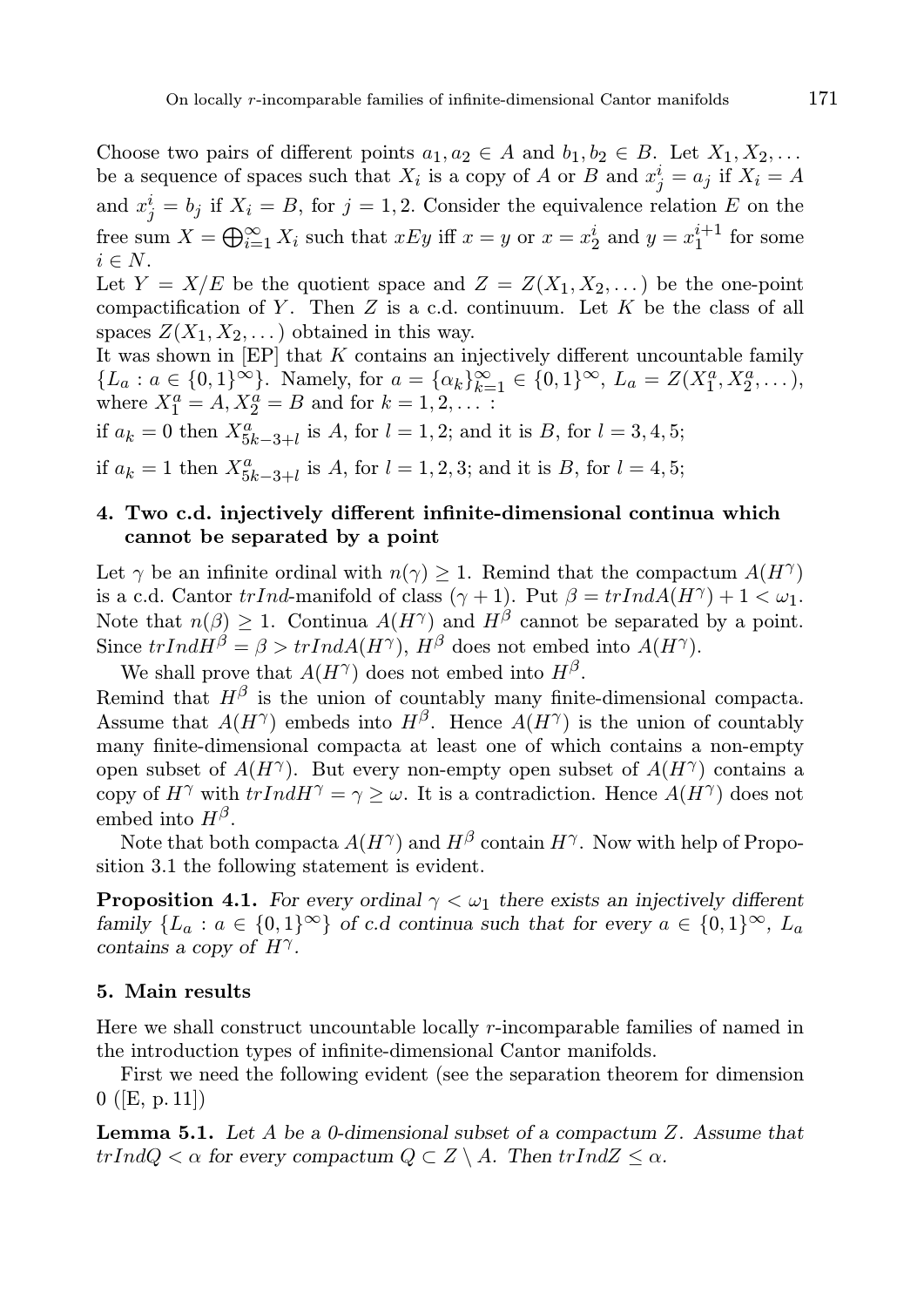In particular, if  $trIndZ \geq \beta + 1$ , then there exists a compactum  $Q \subset Z \setminus A$  such that  $trIndQ = \beta$ .

**Theorem 5.1.** For every  $\alpha < \omega_1$  there exists a locally r-incomparable family A  $(|A| = 2^{\aleph_0})$  of c.d. Cantor trInd-manifolds of class  $\alpha$ .

PROOF: Fix an ordinal  $\alpha < \omega_1$ . Denote  $A(H^{\alpha})$  via X. Note that X is a c.d. Cantor trInd-manifold of class  $(\alpha + 1)$ . Let  $\gamma = trIndX + 1$ . By Proposition 4.1 there exists an injectively different family  $\{L_a : a \in \{0,1\}^\infty\}$  of c.d continua such that for every  $a \in \{0,1\}^{\infty}$ ,  $L_a$  contains a copy of  $H^{\gamma}$ . Remind that  $trIndH^{\gamma} = \gamma$ ([H2]) and the dimension  $trInd$  is monotone. Hence for every  $a \in \{0,1\}^{\infty}$ ,  $L_a$ does not embed into X.

Let  $L$  be an everywhere dense countable subset of  $X$ .

By Propositions 2.1 (e), (f), 2.2 and Lemma 5.1 the family  $\{B(X, L_a, L) : a \in$  $\{0,1\}^{\infty}\}$  is locally r-incomparable and it consists of c.d. Cantor  $trInd$ -manifolds of class  $\alpha$ .

Now we need the following evident

**Lemma 5.2.** Let X be a A-s.i.d. space and Y be a 0-dimensional subspace of X. Then the subspace  $X \setminus Y$  is A-s.i.d.

**Theorem 5.2.** There exists a locally r-incomparable family  $A(|A| = 2^{\aleph_0})$  of w.i.d. Cantor manifolds which cannot be separated by any hereditarily A-w.i.d. subspace.

PROOF: Denote the w.i.d. compactum P from part 1 via X. Let  $dim_{w} X = \alpha$  $\omega_1$ , where  $dim_w$  is Borst's transfinite extension of the covering dimension dim ([PB]). Put  $\gamma = \alpha + 1$ . By Proposition 4.1 there exists an injectively different family  $\{L_a : a \in \{0,1\}^\infty\}$  of c.d continua such that for every  $a \in \{0,1\}^\infty$ ,  $L_a$ contains a copy of  $H^{\gamma}$ . Remind that  $dim_{w} H^{\gamma} = \gamma$  ([PB]) and the dimension  $dim_w$  is monotone. Hence for every  $a \in \{0,1\}^{\infty}$ ,  $L_a$  does not embed into X. Let L be an everywhere dense countable subset of X. By Propositions  $2.1$  (e), (f),  $2.2$ and Lemma 5.2, the family  $\{B(X, L_a, L) : a \in \{0, 1\}^\infty\}$  is locally r-incomparable and it consists of w.i.d. Cantor manifolds which cannot be separated by any hereditarily A-w.i.d. subspace.

**Theorem 5.3.** There exists a locally r-incomparable family  $A \mid A| = 2^{\aleph_0}$  of h.s.i.d. Cantor manifolds.

PROOF: By Theorem 0.1 (see also Remark 0.1) there exists an injectively different family  $\{L_a : a \in \{0,1\}^{\infty}\}\$  of h.s.i.d. Cantor manifolds. Put  $X = L_{(0,0,...)}$  and  $M_{(b_1,b_2,...)} = L_{(1,b_1,b_2,...)}$  for every  $(b_1,b_2,...) \in \{0,1\}^{\infty}$ . Note that for every  $b \in \{0,1\}^{\infty}$ ,  $M_b$  does not embed into X. Let L be an everywhere dense countable subset of X. By Propositions 2.1(e), (f) and 2.2 the family  $\{B(X, M_b, L) : b \in$  $\{0,1\}^{\infty}$  is locally r-incomparable and it consists of h.s.i.d. Cantor manifolds.

 $\Box$